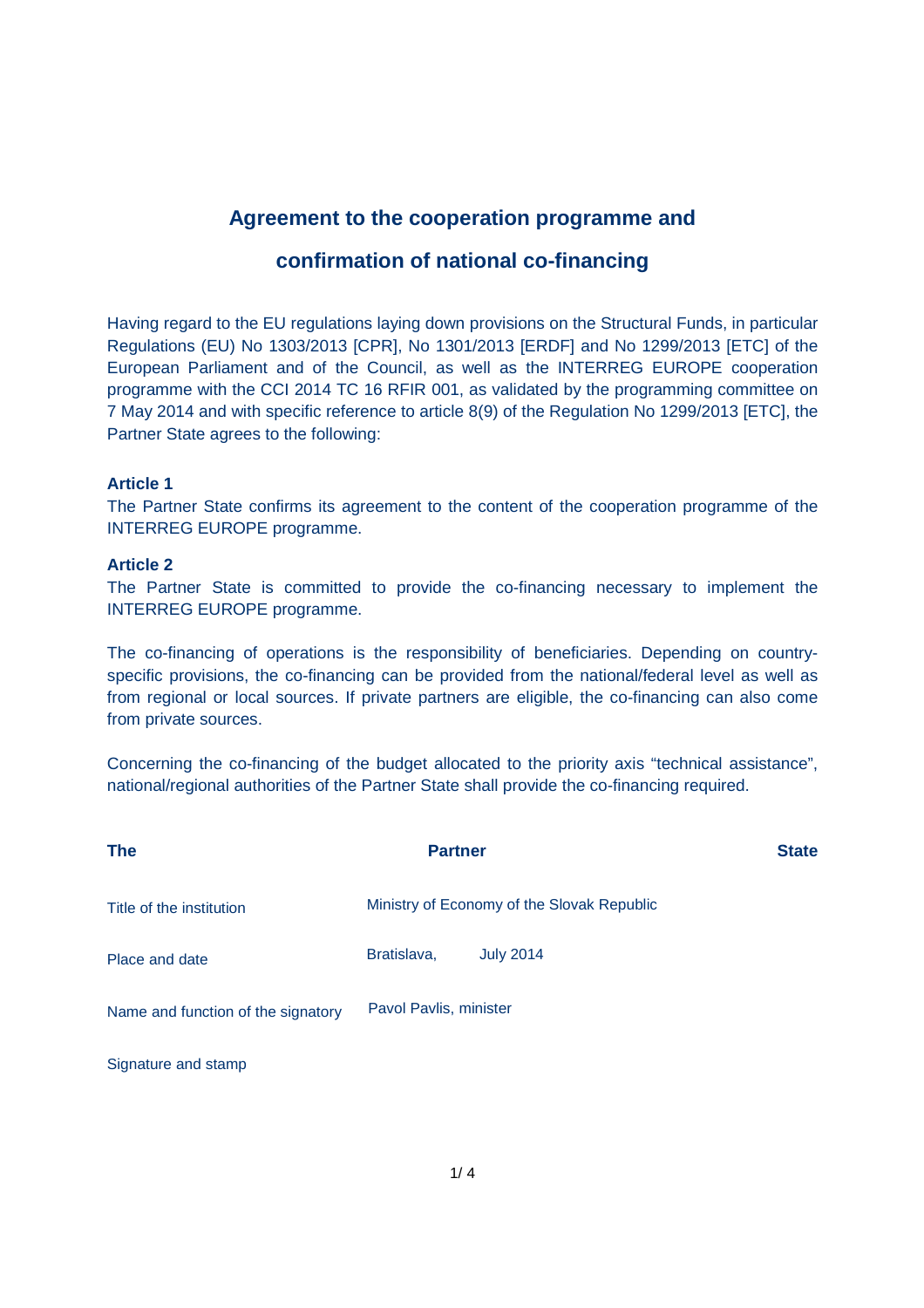#### **Annex 1: Contact details**

1. Name and contact details of the Partner State representative:

| <b>Name</b>      | Michaela Kučerová                              |
|------------------|------------------------------------------------|
| Institution      | Ministry of Economy of the Slovak Republic     |
| <b>Address</b>   | Mierová 19, 827 15 Bratislava, Slovak Republic |
| <b>Telephone</b> | +421 2 4854 2513                               |
| Email            | michaela.kucerova@economy.gov.sk               |

2. Name and contact details of the body responsible for establishing the system for financial controls in the EU-MS/Norway according to Article 23 (4) of Regulation (EU) 1299/2013 [ETC]:

| Institution      | Ministry of Economy of the Slovak Republic     |  |
|------------------|------------------------------------------------|--|
| <b>Address</b>   | Mierová 19, 827 15 Bratislava, Slovak Republic |  |
| Contact person   | Miroslava Dianišková                           |  |
| <b>Telephone</b> | +421 2 4854 5019                               |  |
| Email            | miroslava.dianiskova@economy.gov.sk            |  |

Please specify the first level control system opted for by selecting one of the tick boxes below:

**X** Centralised system, i.e. a central body/central bodies coordinated by one main body is/are appointed to carry out the first level control in accordance with article 23 (4) of Regulation (EU) 1299/2013 [ETC].

Country specific modalities (if applicable)

Decentralised system, i.e. an approbation body will designate an independent, qualified first level controller to carry out the first level control in accordance with article 23 (4) of Regulation (EU) 1299/2013 [ETC]. The designation is based on a proposal made by the project partner or based on a shortlist established by the approbation body.

Country specific modalities (if applicable)

3. Name and contact details of the body representing the EU-MS/Norway in the group of auditors according to article 25 of Regulation (EU) No 1299/2013 [ETC]: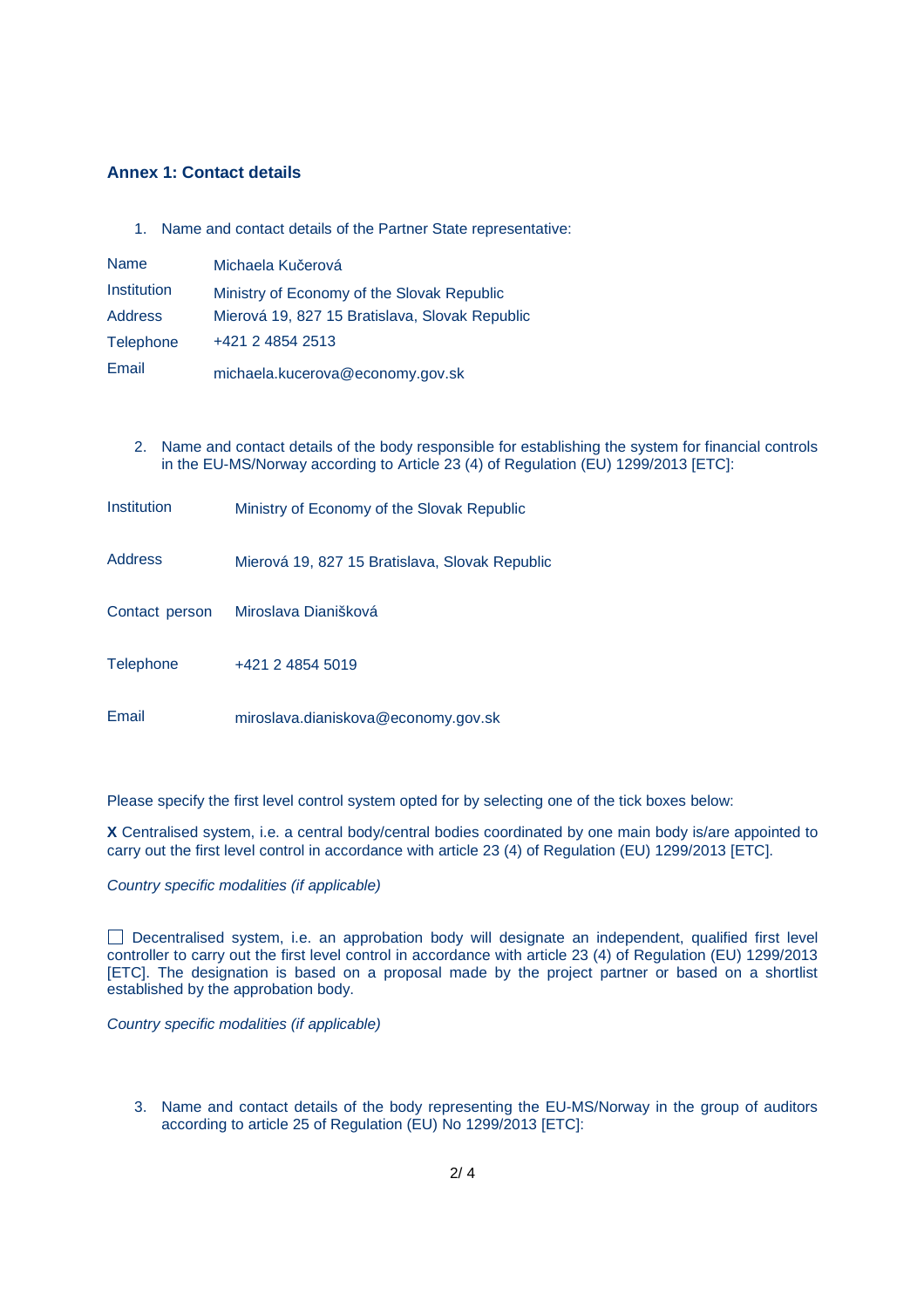| Institution      | Ministry of Finance of the Slovak Republic          |  |
|------------------|-----------------------------------------------------|--|
| <b>Address</b>   | Štefanovičova 5, 817 82 Bratislava, Slovak Republic |  |
| Contact person   | Zuzana Doliňáková, Zuzana Slaninová (as deputy)     |  |
| <b>Telephone</b> | +421/2 5958 3132, +421/2 5958 3127                  |  |
| Email            | zuzana.dolinakova@mfsr.sk; zuzana.slaninova@mfsr.sk |  |

## **Annex 2: Annual instalments technical assistance**

'n

|                       | <b>Partner State Total national contribution Annual instalments (7)</b> | 2014-2020 |
|-----------------------|-------------------------------------------------------------------------|-----------|
| <b>Austria</b>        | 117,285                                                                 | 16,755    |
| <b>Belgium</b>        | 167,257                                                                 | 23,894    |
| <b>Bulgaria</b>       | 110,460                                                                 | 15,780    |
| <b>Croatia</b>        | 66,303                                                                  | 9,472     |
| <b>Cyprus</b>         | 11,975                                                                  | 1,711     |
| <b>Czech Republic</b> | 145,935                                                                 | 20,848    |
| <b>Denmark</b>        | 77,429                                                                  | 11,061    |
| <b>Estonia</b>        | 19,515                                                                  | 2,788     |
| <b>Finland</b>        | 75,031                                                                  | 10,719    |
| <b>France</b>         | 984,831                                                                 | 140,690   |
| <b>Germany</b>        | 1,136,923                                                               | 162,418   |
| <b>Greece</b>         | 170,200                                                                 | 24,314    |
| <b>Hungary</b>        | 137,969                                                                 | 19,710    |
| <b>Ireland</b>        | 69,086                                                                  | 9,869     |
| <b>Italy</b>          | 825,068                                                                 | 117,867   |
| Latvia                | 30,780                                                                  | 4,397     |
| <b>Lithuania</b>      | 45,281                                                                  | 6,469     |
| Luxembourg            | 7,291                                                                   | 1,042     |
| <b>Malta</b>          | 5,800                                                                   | 829       |
| <b>Netherlands</b>    | 232,408                                                                 | 33,201    |
| <b>Norway</b>         | 243,790                                                                 | 34,827    |
| <b>Poland</b>         | 580,976                                                                 | 82,997    |